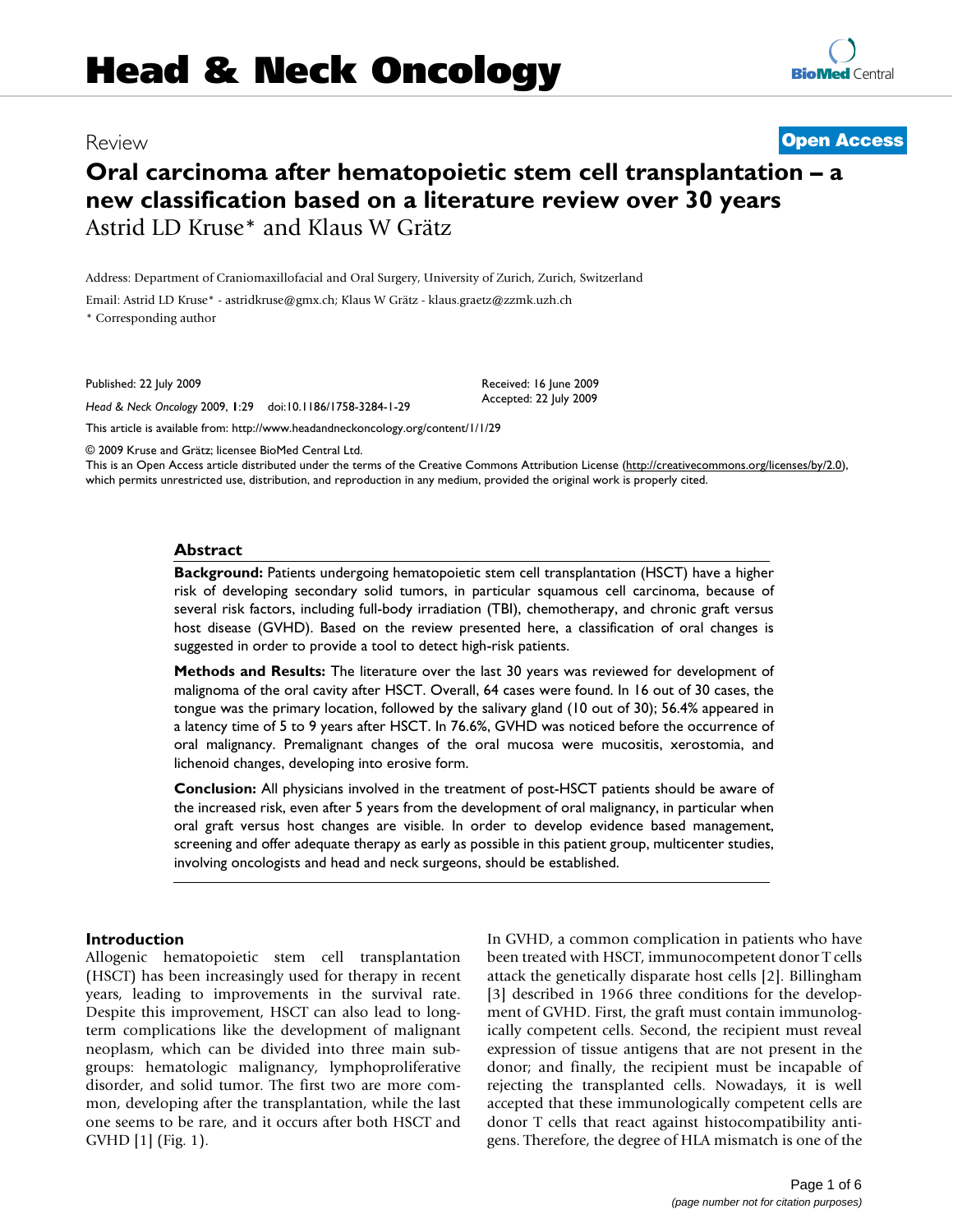

**Figure 1 Development of oral SCC after HSCT or GVHD**.

risk factors for the development of GVHD in addition to sex mismatch, patient age, donor parity, choice of graft source, pre-infusion graft modulations, and T cells depletion [4]. In the pathogenesis process, tissue damage occurs first, caused by radiation/chemotherapy; second, donor T cells recognize host antigens from the damaged tissue as foreign, and finally, they are activated [5].

By definition, acute GVHD develops within 100 days, whereas the chronic form develops after 100 days [6]. The latter form is described in up to 40% of long-term survivors after HSCT [7].

The secondary solid tumors after GVHD include squamous cell carcinoma (SCC), melanoma, glioblastoma, and sarcoma [8]. Carcinomas have been reported in the lungs, liver, skin, parotid gland, and oral mucosa.

In general, risk factors for development of oral squamous cell carcinoma in patients without HSCT are regular tobacco and alcohol consumption, HPV, insufficient mouth hygiene, immune deficiency, and the presence of lichen planus as a premalignant lesion. The last is also described as an oral manifestation of chronic GVH.

Because of the rare appearance of oral carcinoma in patients who have undergone HSCT, the purpose of the present paper is to review published cases of this entity from the last 30 years, with and without GVHD, in order to evaluate potential risk and prognosis factors for the development of oral carcinomas. Furthermore, until now no classification has been available for changes in the oral

mucosa after HSCT. Therefore, a clinical classification will be presented with emphasis on these risk factors.

#### **Materials and methods**

For this literature review, a literature search was done using the Internet-based PubMed (National Library of Medicine and National Institute of Health, USA), limiting the search to reports of clinical trials, review articles, metaanalyses, and case reports published in English and German medical and dental journals from 1978–2008. Patients with Fanconi's anemia (FA) were excluded because they have an inborn susceptibility to cancer. The hazard rate for cancer in FA patients was reported to be 2% per year by the age of 24 years with a cumulative incidence of 29% by the age of 48 years (Alter et al. 2003).

### **Results**

Between 1978 and 2008, 5 case reports and 12 studies involving oral carcinoma in combination with HSCT were published, including 64 cases in all (Table S1; Additional File 1) [9-24]. In 40 cases the gender distribution was not specified; the male-to-female distribution was 19:5 in all other cases. In 16 of 30 specified original diseases, SAA (severe aplastic anemia) was predominant (Fig. 2). In 30 patients the localization of the oral malignant neoplasm was not specified; in all other cases the tongue (16 out of 30) was the most common location, followed by the submandibular gland (8 out of 30) (Fig. 3). Concerning the distribution of latency time between HSCT and the appearance of oral malignancy, 39 cases were specified; the main group was between 5 and 9 years (56.4%), followed by the group for 10 years or more (23.1%) (Fig. 4). In 76.6% GVHD was observed before the occurrence of oral malignancy (Fig. 5). Over the 5 case reports, 9 cases were presented with oral GVHD; the oral changes are presented in Figure 6.



**Figure 2 Distribution of primary diagnosis**.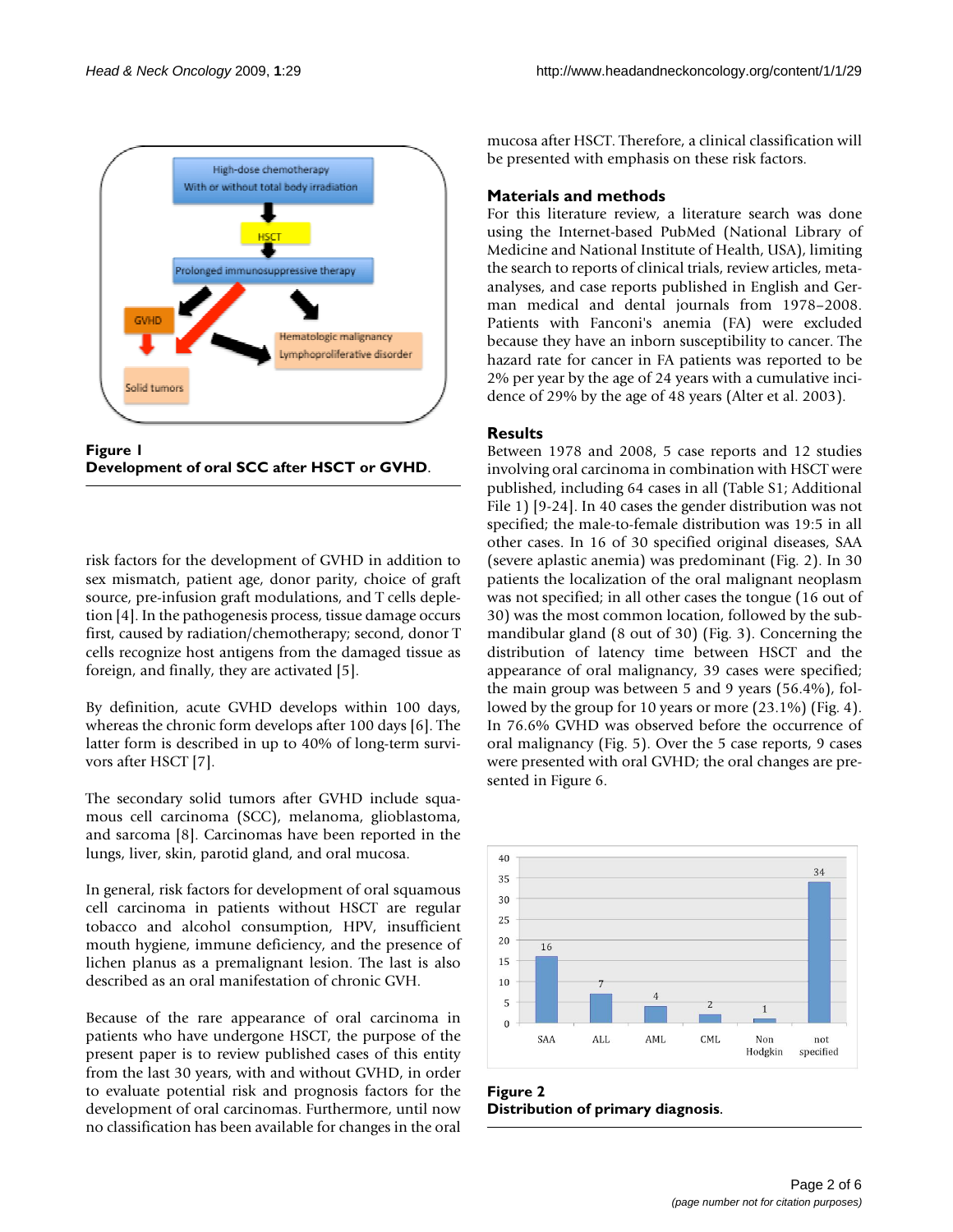

The pretreatment was specified in only 29 cases (Fig. 7); total body irradiation (TBI) was performed in 17 cases.

#### **Discussion**

The incidence of secondary neoplasm for cancer of the oral cavity, esophagus, or thyroid gland in patients with previous HSCT is 4 to 7 times that of the general population [16,24,25]. Several risk factors for occurrence of solid tumors after HSCT have been discussed in the literature, including total-body radiation [26-28], chemotherapy [15], male gender [11], virus [8,29], young age [16], chronic GVHD [24,28], and prior immunosuppressive therapy [11].

The present gender distribution of 19:5 supports the observation by Gluckman [11] and Bhatia [28] that males have a higher risk than females for development of secondary oral malignancy, though males are only slightly







**Figure 5 Distribution of patients with previous GVHD**.

more likely than females to receive HSCT (62% to 56%) [11,15,28].

Even though some authors have proposed total-body irradiation as an independent risk factor for solid tumors [25- 27], others [15] do not support this. In the present study for oral malignancy, in only 29 cases was the pretreatment specified, and of those, 19 had total-body radiation (Fig. 7). In addition, Hojo et al. (1999) [30] proposed that cyclosporine can promote cancer progression by a direct cellular effect that is independent of its effect on the host's immune cells. This statement was supported by Kolb et al. [15], who described immunosuppressive treatment, in particular cyclosporine and azathioprine, as the most significant risk factor for secondary malignant neoplasm. In the current study data from only 10 patients, information on cyclosporine and/or azathiorprine are available; thus a statement concerning their influence on the development of oral cancer and comparison to patients under immunosuppression because of organ transplants is not possible due to lack of data.



Figure 6 **Distribution of premalignant oral conditions**.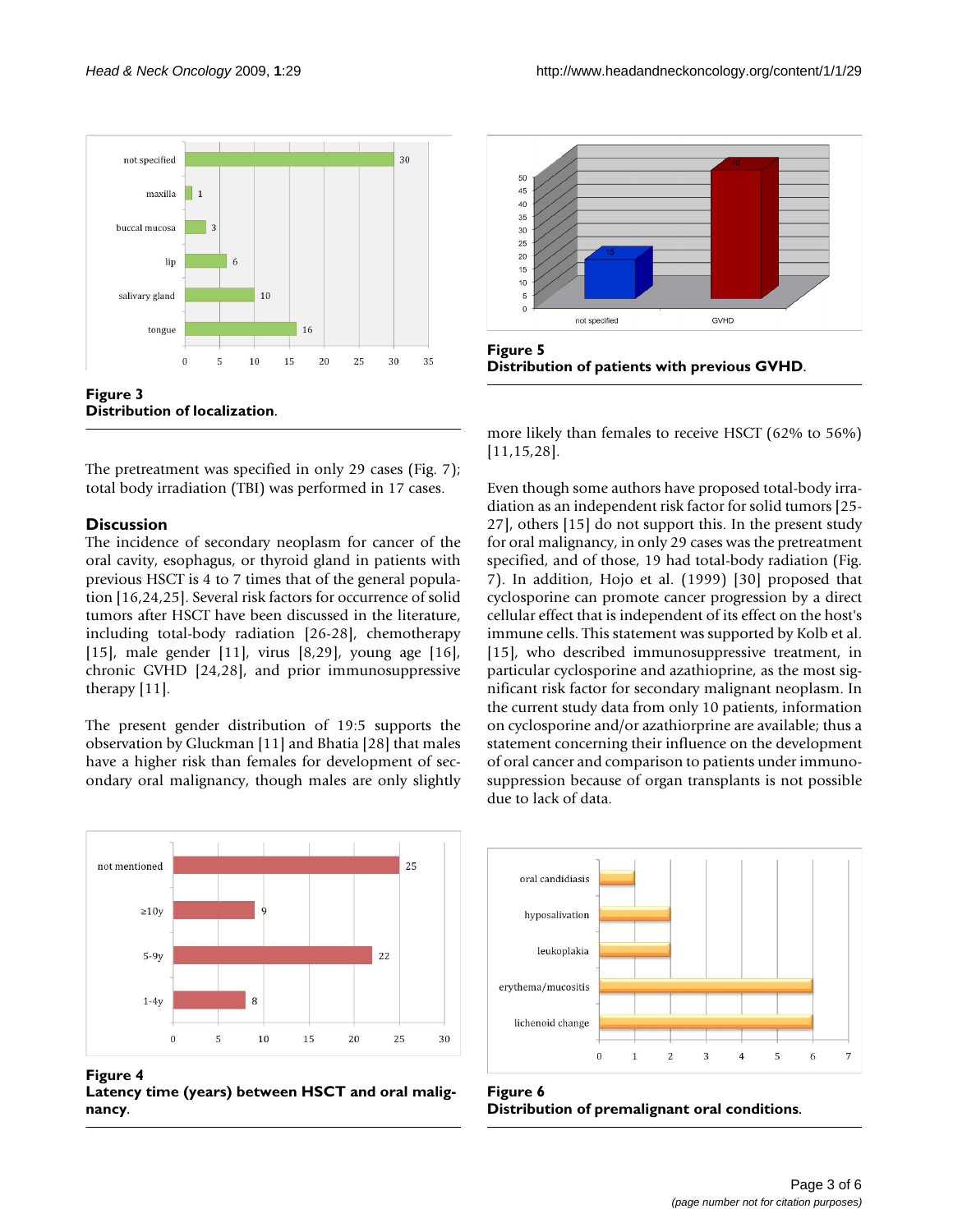

Kolb (1999) [15] described a risk for a malignant neoplasm of 3.5% at 10 years after HSCT and 11.5% at 15 years, with the overall incidence of malignant tumors being about 5-fold greater than that in an age-and-sexmatched population and more than 10-fold greater for cancer of the oral cavity, esophagus, or thyroid gland. In the current overview, the latency time between HSCT and occurrence of oral malignancy in the group between 5 and 9 years was increased. Instances in the group of more than 10 years would likely be higher, because GVHD contributes to significant post-HCT morbidity and mortality. In the present study 47 patients had already revealed the occurrence of the oral cancer GVHD. In most studies the differentiation concerning the specification of the oral form of GVHD is missing. But in the 9 case reports in all cases, an oral involvement of GVHD was described. This oral form is characterized pathohistologically by mucosal hyperkeratosis, erythema, atrophy, inflammation, pseudomembranous ulceration [5], fibrosis, and salivary gland disorder [31]. Probably one reason for the rare data in the studies could be the difficulty of the differential diagnosis of oral GVHD like neutropenia-associated mucositis, recrudescent HSV, or cytomegalovirus stomatitis [32].

Controversy still surrounds the etiology of oral SSC inpatients with GVHD. Lichenoid changes of the oral mucosa in combination with oral GVHD were present in 6 of the 9 single case reports. Because lichen has a malignant potential, the malignant transformation in GVHD is probably based on the development of oral lichen. Under both conditions (without previous HSCT and after HSCT), basal cells are the prime target of destruction, and T lymphocytes become cytotoxic for basal keratinocytes [33]. For the onset of OLP, an immunological cause related to coinfection and administration of different medication is discussed [34]. Therefore, the question arises whether total-body radiation with application of

**Table 1: Classification of clinical intraoral changes after hematopoietic stem cell transplantation**

| Grade | <b>Clinical intraoral features</b> |
|-------|------------------------------------|
|       | No involvement                     |
|       | Erythema and/or hyposalivation     |
|       | Lichenoid appearance               |
|       | Ulceration, tumor                  |

immunosuppressive agencies like cyclosporine/azathioprine can lead to the development of lichen in patients after HSCT. Bradfort (1990) [35] presented 2 cases after organ transplantation and treatment with azathioprine that developed a squamous cell carcinoma, but in one case the patient had an ethanol and nicotine (100 py) consumption; thus the risk of developing an oral squamous cell carcinoma was already considerable.

Apart from the fact that the most common localization in the oral cavity was the tongue (6/35), the number of salivary gland malignoma (10/35) is striking: from those 10 cases, only 5 of the tumors have been verified, and all 5 were mucoepidermoid carcinomas. Some authors compare the clinical features of GVHD with those of other autoimmune connective tissue disorders, like progressive systemic sclerosis and Sjörgen's syndrome [36]; in both those diseases, hyposalivation is described. Nakamura [37] shows that periductal lymphocytic infiltratin is typical in Sjorgens's syndrome but not in GVHD patients, while Nicolatou-Galltis (2000) [38] describes mild periductal monocytic infiltration in GVHD patients.

The described xerostomia as a cause of oral GVHD was mentioned in 2 of the 9 single case reports. Mucoepdermoid and squamous cell carcinoma in salivary gland tumors originate from the excretory duct, but in the current literature, there has been no investigation concerning the histopathological changes in these excretory ducts as a cause of oral GVHD.

Concerning therapy for GVHD several strategies have been discussed, but because of missing data, evidence for management is still missing. The most common seems to be cyclosporine in combination with corticosteroids for regression of T cell proliferation; one of the disadvantages after long-term use can be an increased incidence of squamous cell carcinoma [39]. Second, Tacrolimus has an overall response rate of 20%. Third, Sirolimus is described as having a reduced risk of gingival overgrowth [39]. But in all single case reports, patients had previously revealed an oral manifestation of GVHD and nevertheless developed, particularly in the oral cavity, a malignant neoplasm. In the literature no data are available on how many patients with a treated oral GVHD did not develop an oral malignancy.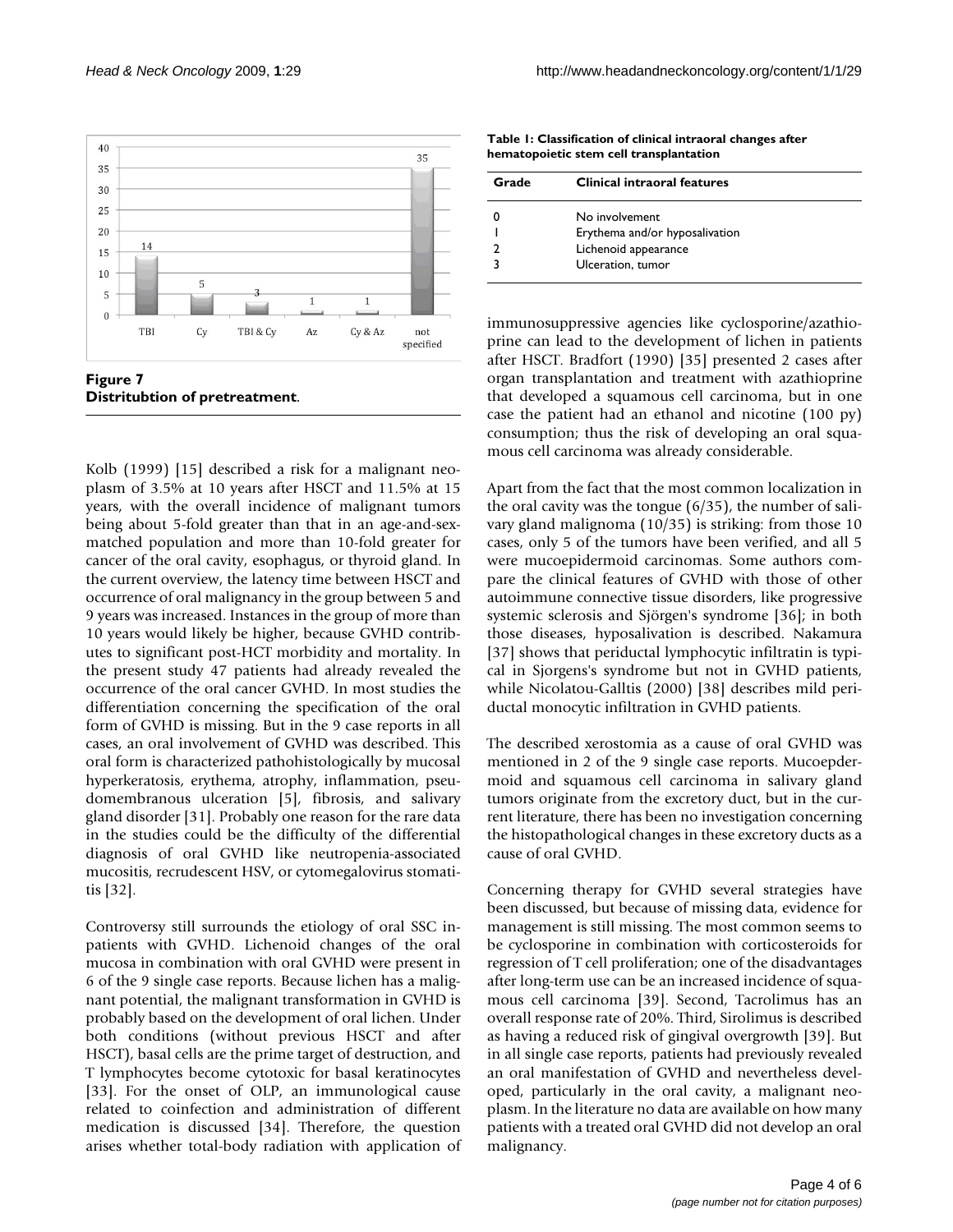The main limitation of this study was that the data were from big studies summarizing all secondary tumors after HSCT, thus resulting in a lack of specific data for tumors of the oral cavity. Most of the big studies provided information independent of the tumor localization, so precise data concerning, e.g., oral manifestation of GVHD were not available.

Very few studies described the follow-up [18], but the squamous cell carcinoma of the oral cavity after HSCT seems to be very aggressive [18,23], and therefore early detection is extremely important. Therefore, based on the descriptions of intraoral premalignant conditions and the occurrence of oral GVHD in the current available studies, a classification (Table 1) is suggested in order to provide a tool to detect high-risk patients. In all cases other risk factors, such as smoking or regular alcohol use, should be avoided. Besides the systemic therapy in cases of GVHD, in cases of erythema/mucositis particular attention should be paid also to optimization of oral hygiene and mouth rinsing with cyclosporine, along with a strict follow-up. Lichenoid appearance must be controlled regularly in order not to miss erosive changes that need to be biopsied.

#### **Conclusion**

All physicians treating patients post-HSCT, even after 5 years or more, should be aware of the increased risk of developing oral malignancy, in particular when oral graft versus host changes are visible. Many questions concerning the etiology are still not solved; therefore, multicenter studies that involve oncologists and head and neck surgeons should be established in order to investigate the pathogenesis and also to detect as early as possible patients at high risk for oral malignancy in order to offer adequate therapy.

#### **Competing interests**

The authors declare that they have no competing interests.

#### **Authors' contributions**

AK carried out the analysis of literature and drafted the manuscript. KWG participated in the design of the study and the coordination. Both authors read and approved the final manuscript.

#### **Additional material**

#### **Additional file 1**

*Table S1. Overview of all published cases of secondary oral malignoma after HSCT Ns = not specified.* Click here for file [\[http://www.biomedcentral.com/content/supplementary/1758-](http://www.biomedcentral.com/content/supplementary/1758-3284-1-29-S1.doc) 3284-1-29-S1.doc]

#### **Acknowledgements**

We would like to thank Hildegard Eschle, senior librarian of the dental faculty, for helping with the literature research.

#### **References**

- 1. Demarosi F, Lodi G, Carrassi A, Soligo D, Sardella A: **[Oral malig](http://www.ncbi.nlm.nih.gov/entrez/query.fcgi?cmd=Retrieve&db=PubMed&dopt=Abstract&list_uids=16084755)[nancies following HSCT: graft versus host disease and other](http://www.ncbi.nlm.nih.gov/entrez/query.fcgi?cmd=Retrieve&db=PubMed&dopt=Abstract&list_uids=16084755) [risk factors.](http://www.ncbi.nlm.nih.gov/entrez/query.fcgi?cmd=Retrieve&db=PubMed&dopt=Abstract&list_uids=16084755)** *Oral Oncol* 2005, **41(9):**865-77.
- 2. Iwasaki T: **[Recent advances in the treatment of graft-versus](http://www.ncbi.nlm.nih.gov/entrez/query.fcgi?cmd=Retrieve&db=PubMed&dopt=Abstract&list_uids=15931364)[host disease.](http://www.ncbi.nlm.nih.gov/entrez/query.fcgi?cmd=Retrieve&db=PubMed&dopt=Abstract&list_uids=15931364)** *Clin Med Res* 2004, **2(4):**243-52.
- 3. Billingham RE: **[The biology of graft-versus-host reactions.](http://www.ncbi.nlm.nih.gov/entrez/query.fcgi?cmd=Retrieve&db=PubMed&dopt=Abstract&list_uids=4875305)** *Harvey Lect* 1966, **62:**21-78.
- 4. Ferrara JL, Reddy P: **[Pathophysiology of graft-versus-host dis](http://www.ncbi.nlm.nih.gov/entrez/query.fcgi?cmd=Retrieve&db=PubMed&dopt=Abstract&list_uids=16412784)[ease.](http://www.ncbi.nlm.nih.gov/entrez/query.fcgi?cmd=Retrieve&db=PubMed&dopt=Abstract&list_uids=16412784)** *Semin Hematol* 2006, **43(1):**3-10.
- 5. Schubert MM, Correa ME: **[Oral graft-versus-host disease.](http://www.ncbi.nlm.nih.gov/entrez/query.fcgi?cmd=Retrieve&db=PubMed&dopt=Abstract&list_uids=18154866)** *Dent Clin North Am* 2008, **52(1):**79-109. viii-ix
- 6. Eggleston TI, Ziccardi VB, Lumerman H: **[Graft-versus-host dis](http://www.ncbi.nlm.nih.gov/entrez/query.fcgi?cmd=Retrieve&db=PubMed&dopt=Abstract&list_uids=9868727)[ease. Case report and discussion.](http://www.ncbi.nlm.nih.gov/entrez/query.fcgi?cmd=Retrieve&db=PubMed&dopt=Abstract&list_uids=9868727)** *Oral Surg Oral Med Oral Pathol Oral Radiol Endod* 1998, **86(6):**692-6.
- 7. Demarosi F, Lodi G, Carrassi A, Moneghini L, Sarina B, Sardella A: **[Clinical and histopathological features of the oral mucosa in](http://www.ncbi.nlm.nih.gov/entrez/query.fcgi?cmd=Retrieve&db=PubMed&dopt=Abstract&list_uids=18199988) allogeneic haematopoietic stem cell transplantation [patients.](http://www.ncbi.nlm.nih.gov/entrez/query.fcgi?cmd=Retrieve&db=PubMed&dopt=Abstract&list_uids=18199988)** *Exp Oncol* 2007, **29(4):**304-8.
- 8. Deeg HJ, Sanders J, Martin P, Fefer A, Neiman P, Singer J, Storb R, Thomas ED: **[Secondary malignancies after marrow transplan](http://www.ncbi.nlm.nih.gov/entrez/query.fcgi?cmd=Retrieve&db=PubMed&dopt=Abstract&list_uids=6386505)[tation.](http://www.ncbi.nlm.nih.gov/entrez/query.fcgi?cmd=Retrieve&db=PubMed&dopt=Abstract&list_uids=6386505)** *Exp Hematol* 1984, **12(8):**660-6.
- 9. Witherspoon RP, Fisher LD, Schoch G, Martin P, Sullivan KM, Sanders J, Deeg HJ, Doney K, Thomas D, Storb R, *et al.*: **[Secondary cancers](http://www.ncbi.nlm.nih.gov/entrez/query.fcgi?cmd=Retrieve&db=PubMed&dopt=Abstract&list_uids=2671734) [after bone marrow transplantation for leukemia or aplastic](http://www.ncbi.nlm.nih.gov/entrez/query.fcgi?cmd=Retrieve&db=PubMed&dopt=Abstract&list_uids=2671734) [anemia.](http://www.ncbi.nlm.nih.gov/entrez/query.fcgi?cmd=Retrieve&db=PubMed&dopt=Abstract&list_uids=2671734)** *N Engl J Med* 1989, **321(12):**784-9.
- 10. Lishner M, Patterson B, Kandel R, Fyles G, Curtis JE, Meharchand J, Minden MD, Messner HA: **[Cutaneous and mucosal neoplasms in](http://www.ncbi.nlm.nih.gov/entrez/query.fcgi?cmd=Retrieve&db=PubMed&dopt=Abstract&list_uids=2297638) [bone marrow transplant recipients.](http://www.ncbi.nlm.nih.gov/entrez/query.fcgi?cmd=Retrieve&db=PubMed&dopt=Abstract&list_uids=2297638)** *Cancer* 1990, **65(3):**473-6.
- 11. Gluckman E, Socie G, Devergie A, Bourdeau-Esperou H, Traineau R, Cosset JM: **[Bone marrow transplantation in 107 patients with](http://www.ncbi.nlm.nih.gov/entrez/query.fcgi?cmd=Retrieve&db=PubMed&dopt=Abstract&list_uids=1932758) [severe aplastic anemia using cyclophosphamide and tho](http://www.ncbi.nlm.nih.gov/entrez/query.fcgi?cmd=Retrieve&db=PubMed&dopt=Abstract&list_uids=1932758)raco-abdominal irradiation for conditioning: long-term fol[low-up.](http://www.ncbi.nlm.nih.gov/entrez/query.fcgi?cmd=Retrieve&db=PubMed&dopt=Abstract&list_uids=1932758)** *Blood* 1991, **78(9):**2451-5.
- 12. Socié G, Henry-Amar M, Devergie A, Wibault P, Neiger M, Cosset JM, Gluckman E: **[Poor clinical outcome of patients developing](http://www.ncbi.nlm.nih.gov/entrez/query.fcgi?cmd=Retrieve&db=PubMed&dopt=Abstract&list_uids=1493443) [malignant solid tumors after bone marrow transplantation](http://www.ncbi.nlm.nih.gov/entrez/query.fcgi?cmd=Retrieve&db=PubMed&dopt=Abstract&list_uids=1493443) [for severe aplastic anemia.](http://www.ncbi.nlm.nih.gov/entrez/query.fcgi?cmd=Retrieve&db=PubMed&dopt=Abstract&list_uids=1493443)** *Leuk Lymphoma* 1992, **7(5–6):**419-23.
- 13. Witherspoon RP, Storb R, Pepe M, Longton G, Sullivan KM: **[Cumu](http://www.ncbi.nlm.nih.gov/entrez/query.fcgi?cmd=Retrieve&db=PubMed&dopt=Abstract&list_uids=1728317)[lative incidence of secondary solid malignant tumors in](http://www.ncbi.nlm.nih.gov/entrez/query.fcgi?cmd=Retrieve&db=PubMed&dopt=Abstract&list_uids=1728317) aplastic anemia patients given marrow grafts after condi[tioning with chemotherapy alone.](http://www.ncbi.nlm.nih.gov/entrez/query.fcgi?cmd=Retrieve&db=PubMed&dopt=Abstract&list_uids=1728317)** *Blood* 1992, **79(1):**289-91.
- 14. Lowsky R, Lipton J, Fyles G, Minden M, Meharchand J, Tejpar I, Atkins H, Sutcliffe S, Messner H: **[Secondary malignancies after bone](http://www.ncbi.nlm.nih.gov/entrez/query.fcgi?cmd=Retrieve&db=PubMed&dopt=Abstract&list_uids=7931488) [marrow transplantation in adults.](http://www.ncbi.nlm.nih.gov/entrez/query.fcgi?cmd=Retrieve&db=PubMed&dopt=Abstract&list_uids=7931488)** *J Clin Oncol* 1994, **12(10):**2187-92.
- 15. Kolb HJ, Socié G, Duell T, Van Lint MT, Tichelli A, Apperley JF, Nekolla E, Ljungman P, Jacobsen N, van Weel M, Wick R, Weiss M, Prentice HG: **[Malignant neoplasms in long-term survivors of](http://www.ncbi.nlm.nih.gov/entrez/query.fcgi?cmd=Retrieve&db=PubMed&dopt=Abstract&list_uids=10577296) bone marrow transplantation. Late Effects Working Party of [the European Cooperative Group for Blood and Marrow](http://www.ncbi.nlm.nih.gov/entrez/query.fcgi?cmd=Retrieve&db=PubMed&dopt=Abstract&list_uids=10577296) Transplantation and the European Late Effect Project [Group.](http://www.ncbi.nlm.nih.gov/entrez/query.fcgi?cmd=Retrieve&db=PubMed&dopt=Abstract&list_uids=10577296)** *Ann Intern Med* 1999, **131(10):**738-44.
- 16. Curtis RE, Rowlings PA, Deeg HJ, Shriner DA, Socíe G, Travis LB, Horowitz MM, Witherspoon RP, Hoover RN, Sobocinski KA, Fraumeni JF Jr, Boice JD Jr: **[Solid cancers after bone marrow trans](http://www.ncbi.nlm.nih.gov/entrez/query.fcgi?cmd=Retrieve&db=PubMed&dopt=Abstract&list_uids=9070469)[plantation.](http://www.ncbi.nlm.nih.gov/entrez/query.fcgi?cmd=Retrieve&db=PubMed&dopt=Abstract&list_uids=9070469)** *N Engl J Med* 1997, **336(13):**897-904.
- 17. Otsubo H, Yokoe H, Miya T, Atsuta F, Miura N, Tanzawa H, Sato K: **[Gingival squamous cell carcinoma in a patient with chronic](http://www.ncbi.nlm.nih.gov/entrez/query.fcgi?cmd=Retrieve&db=PubMed&dopt=Abstract&list_uids=9269019) [graft-versus-host disease.](http://www.ncbi.nlm.nih.gov/entrez/query.fcgi?cmd=Retrieve&db=PubMed&dopt=Abstract&list_uids=9269019)** *Oral Surg Oral Med Oral Pathol Oral Radiol Endod* 1997, **84(2):**171-4.
- 18. Socié G, Curtis RE, Deeg HJ, Sobocinski KA, Filipovich AH, Travis LB, Sullivan KM, Rowlings PA, Kingma DW, Banks PM, Travis WD, Witherspoon RP, Sanders J, Jaffe ES, Horowitz MM: **[New malignant dis](http://www.ncbi.nlm.nih.gov/entrez/query.fcgi?cmd=Retrieve&db=PubMed&dopt=Abstract&list_uids=10637249)[eases after allogeneic marrow transplantation for childhood](http://www.ncbi.nlm.nih.gov/entrez/query.fcgi?cmd=Retrieve&db=PubMed&dopt=Abstract&list_uids=10637249) [acute leukemia.](http://www.ncbi.nlm.nih.gov/entrez/query.fcgi?cmd=Retrieve&db=PubMed&dopt=Abstract&list_uids=10637249)** *J Clin Oncol* 2000, **18(2):**348-57.
- 19. Bhatia S, Louie AD, Bhatia R, O'Donnell MR, Fung H, Kashyap A, Krishnan A, Molina A, Nademanee A, Niland JC, Parker PA, Snyder DS, Spielberger R, Stein A, Forman SJ: **[Solid cancers after bone](http://www.ncbi.nlm.nih.gov/entrez/query.fcgi?cmd=Retrieve&db=PubMed&dopt=Abstract&list_uids=11208840) [marrow transplantation.](http://www.ncbi.nlm.nih.gov/entrez/query.fcgi?cmd=Retrieve&db=PubMed&dopt=Abstract&list_uids=11208840)** *J Clin Oncol* 2001, **19(2):**464-71.